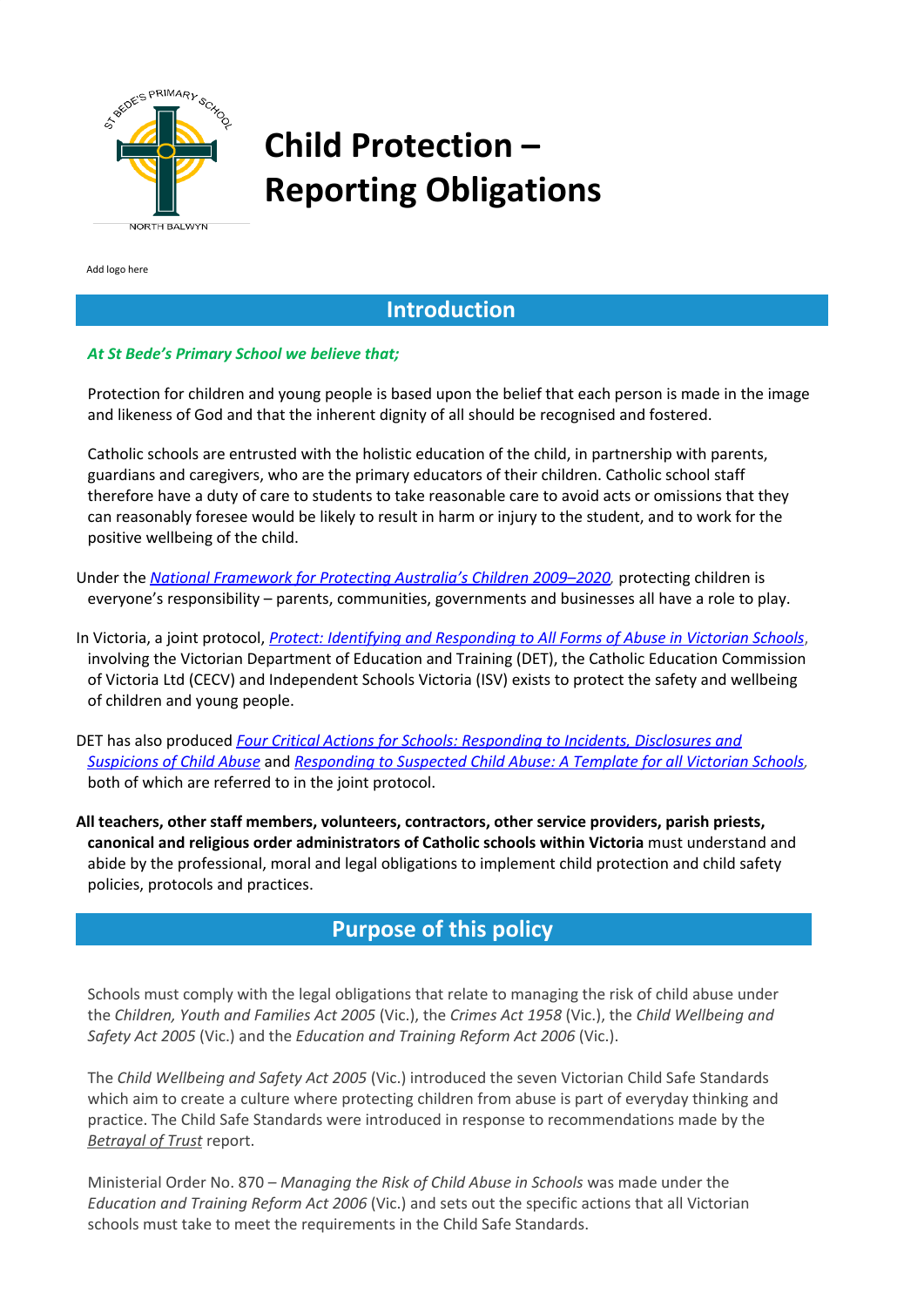This policy is designed to enable Catholic schools to comply with Standard 5 of the Victorian Child Safe Standards: processes for responding to and reporting suspected child abuse, as well as the school-specific requirements for procedures for responding to allegations of suspected abuse in Ministerial Order No. 870.

This policy is designed to assist school staff (which includes volunteers, contractors, other service providers and religious leaders, including clergy) to:

- identify the indicators of a child or young person who may be in need of protection
- understand how a 'reasonable belief' is formed
- make a report of a child or young person who may be in need of protection
- comply with mandatory reporting obligations under child protection law and their legal obligations relating to criminal child abuse and grooming under criminal law.

Child protection reporting obligations fall under three separate pieces of legislation with differing reporting requirements:

- the *Children, Youth and Families Act 2005* (Vic.)
- the *Education and Training Reform Act 2006* (Vic.)
- the *Crimes Act 1958* (Vic.).

These legislative obligations exist in addition to moral and duty-of-care obligations, which require school community members to protect any child under their care and supervision from foreseeable harm.

This policy sets out the actions required under the relevant legislation and regulatory guidance when there is a reasonable belief that a child is in need of protection or a criminal offence has been committed. It also provides guidance and procedures on how to make a report.

All procedures for reporting and responding to an incident of child abuse are designed and implemented by taking into account the diverse characteristics of school communities.

# **1. Types of Child Abuse and Indicators of Harm**

Child abuse can take many forms. The perpetrator may be a parent, carer, school staff member, volunteer, another adult or even another child. The nature of child abuse is complex. The abuse may occur over time and potential risk indicators are often difficult to detect. Therefore the legal obligations for reporting allegations of child abuse can vary depending on the circumstances of the incident.

Child abuse is defined in the *Child Wellbeing and Safety Act 2005* (Vic.) to include:

- sexual offences
- grooming
- physical violence
- serious emotional or psychological harm
- serious neglect.

Family violence is defined under the *Family Violence Protection Act 2008* (Vic.) to include behaviour that causes a child to hear, witness, or be exposed to the effects of family violence such as abusive, threatening, controlling or coercive behaviour. While family violence does not form part of the official definition of 'child abuse' in the *Child Wellbeing and Safety Act*, the impact of family violence on a child can be a form of child abuse; for example, where it causes serious emotional or psychological harm to a child.

Child abuse can have a significant effect on a child's physical or emotional health, development and wellbeing. The younger a child is, the more vulnerable he/she is to abuse and the more serious the consequences are likely to be.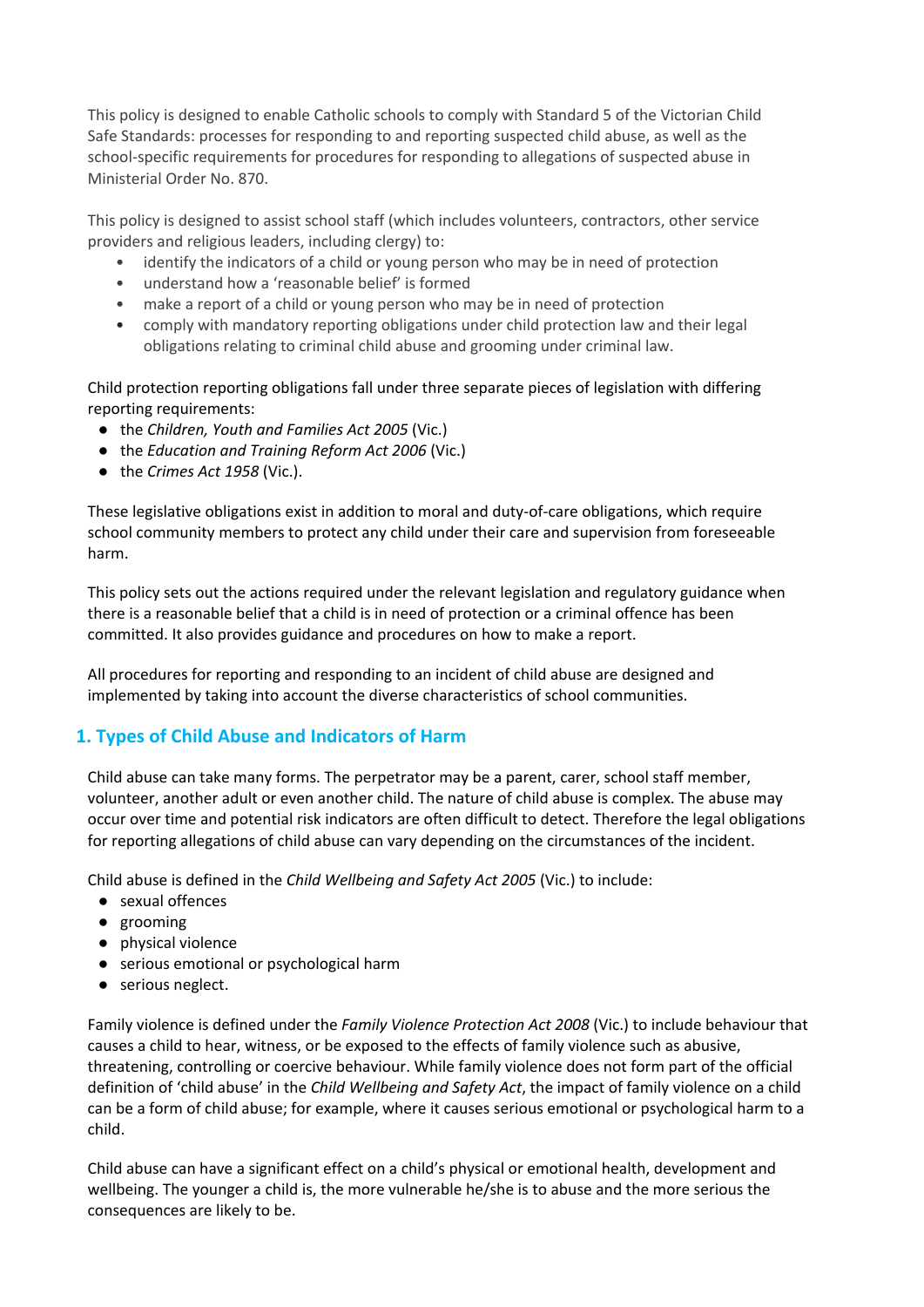There can be physical or behavioural indicators of child abuse and neglect, or a combination of both. While the presence of a single indicator, or even several indicators, does not necessarily prove that abuse or neglect has occurred, the repeated occurrence of either a physical or behavioural indicator, or the occurrence of several indicators together, should alert school staff to the possibility of child abuse or neglect.

Child sexual abuse is more commonly perpetrated by someone who is known to and trusted by the child, and is also often someone highly trusted within their families, communities, schools and/or other institutions, such as the Church.

For full definitions of all types of child abuse, a comprehensive list of the indicators of harm and advice on identifying perpetrators of child sexual abuse refer to the protocol *Protect: Identifying and [Responding](http://www.education.vic.gov.au/Documents/about/programs/health/protect/ChildSafeStandard5_SchoolsGuide.pdf) to All Forms of Abuse in [Victorian](http://www.education.vic.gov.au/Documents/about/programs/health/protect/ChildSafeStandard5_SchoolsGuide.pdf) Schools*.

# **2. Sources of Child Protection Reporting Obligations**

# **2.1** *Children, Youth and Families Act 2005* **(Vic.)**

#### *Mandatory Reporting*

Mandatory reporting is a legal requirement under the *Children, Youth and Families Act 2005* (Vic.) to protect children from harm relating to physical injury and sexual abuse. A child, for the purpose of the relevant parts of this Act*,* is any person **17 years** of age or younger. The principal, teachers, medical practitioners and nurses at a school are mandatory reporters under this Act.

If, in the course of carrying out their duties, a mandatory reporter forms a **reasonable belief** that a child is in need of protection from physical harm or sexual abuse, and that the **child's parents are unwilling or unable to protect the child**, they must report that belief to DHHS Child Protection and/or Victoria Police, including the information prescribed in the *[Responding](http://www.education.vic.gov.au/Documents/about/programs/health/protect/PROTECT_Responding_TemplateSchools.pdf) to Suspected Child Abuse: A Template for all [Victorian](http://www.education.vic.gov.au/Documents/about/programs/health/protect/PROTECT_Responding_TemplateSchools.pdf) Schools*, as soon as possible after forming the belief.

A subsequent report must be made on each occasion on which the mandatory reporter becomes aware of further reasonable grounds for the belief and even if the reporter knows that another report has been made concerning the same child and suspected abuse.

The threshold for reporting child protection incidents, disclosures, concerns or suspicions has been set deliberately low by the joint protocol *Protect: Identifying and [Responding](http://www.education.vic.gov.au/Documents/about/programs/health/protect/ChildSafeStandard5_SchoolsGuide.pdf) to All Forms of Abuse in Victorian [Schools](http://www.education.vic.gov.au/Documents/about/programs/health/protect/ChildSafeStandard5_SchoolsGuide.pdf)*. This protocol focuses on *Four Critical [Actions](http://www.education.vic.gov.au/Documents/about/programs/health/protect/FourCriticalActions_ChildAbuse.pdf)* **(refer to Appendix 1)** that all school staff must take if they form a suspicion or reasonable belief that child abuse has occurred, or that a child is at risk of suffering abuse.

#### *Reasonable Belief*

Where school staff members are concerned about the safety and wellbeing of a child or young person, they must assess that concern to determine if a report should be made to the relevant agency. If a staff member has witnessed potentially abusive behaviour, has a suspicion or has received a disclosure of child abuse, they must determine whether these observations or receipt of such information has caused the staff member to form a 'reasonable belief'.

A 'reasonable belief' or a 'belief on reasonable grounds' is not the same as having proof but is more than rumour or speculation. **A 'reasonable belief' is formed if a reasonable person in the same position would have formed the belief on the same grounds.**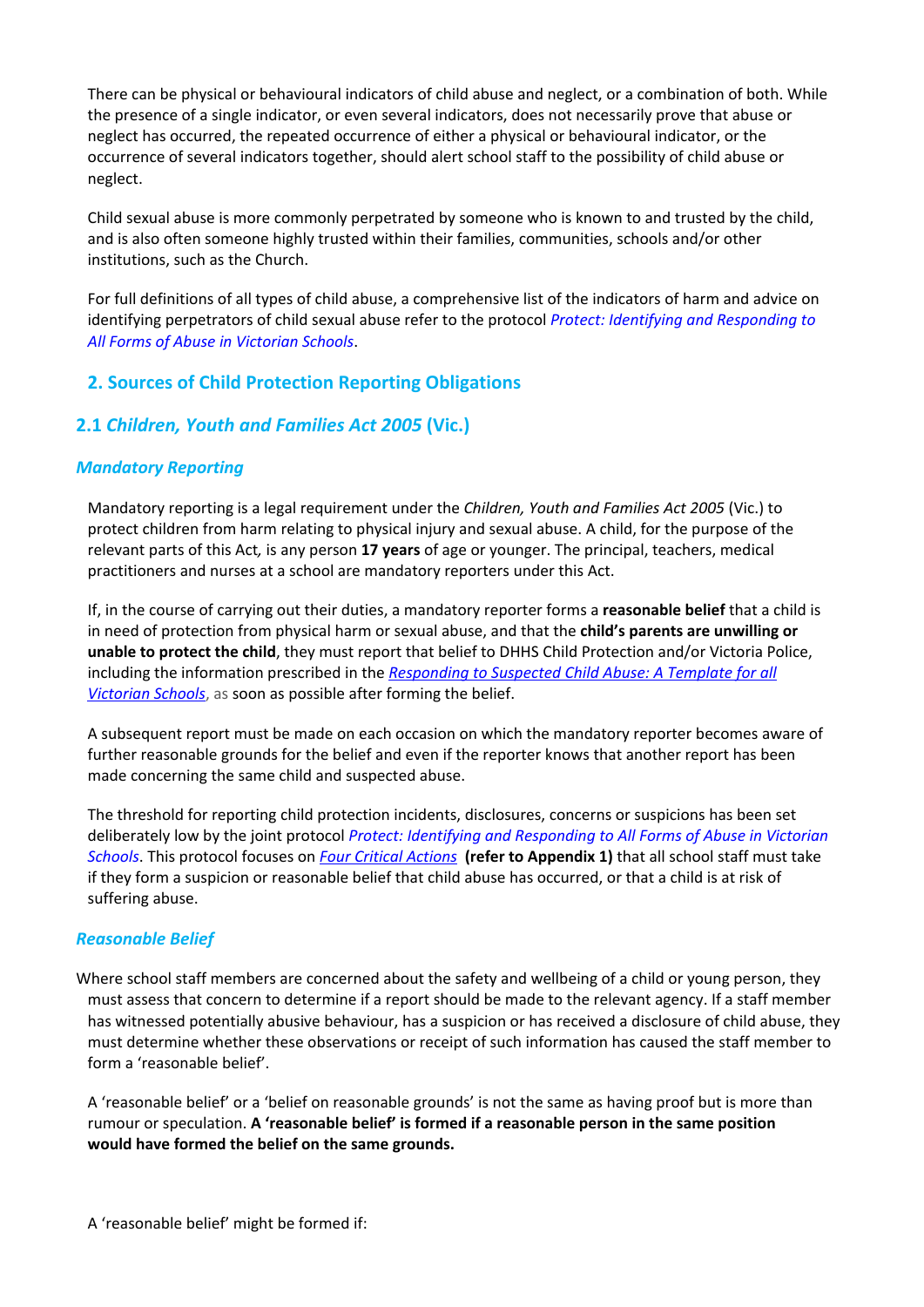- a child states that they have been physically or sexually abused
- any person tells you that they believe someone has been abused; this may include a child who is talking about themselves
- you observe physical or behavioural indicators of abuse, as described in *Protect: [Identifying](http://www.education.vic.gov.au/Documents/about/programs/health/protect/ChildSafeStandard5_SchoolsGuide.pdf) and [Responding](http://www.education.vic.gov.au/Documents/about/programs/health/protect/ChildSafeStandard5_SchoolsGuide.pdf) to All Forms of Abuse in Victorian Schools*
- a child or young person exhibits sexually abusive or age-inappropriate behaviour(s)
- professional observations of the child's behaviour or development cause you to form a belief that the child has been physically or sexually abused or is likely to be abused.

While any indicators of possible child abuse or neglect are concerning, it is important to understand that the presence of a number of indicators that suggest either physical or sexual abuse of a child may be sufficient to form a 'reasonable belief' in a mandatory reporter's mind which **must** be reported.

#### **2.2***Crimes Act 1958* **(Vic.)**

In response to the *[Betrayal](http://www.parliament.vic.gov.au/file_uploads/Inquiry_into_Handling_of_Abuse_Volume_2_FINAL_web_y78t3Wpb.pdf) of Trust* report three new criminal offences have been introduced under the *Crimes Act 1958* (Vic.):

- **failure to disclose [offence,](http://www.justice.vic.gov.au/home/safer%2Bcommunities/protecting%2Bchildren%2Band%2Bfamilies/failure%2Bto%2Bdisclose%2Boffence)** which requires adults to report to the Police a reasonable belief that a sexual offence has been committed against a child
- **failure to protect [offence,](http://www.justice.vic.gov.au/home/safer%2Bcommunities/protecting%2Bchildren%2Band%2Bfamilies/failure%2Bto%2Bprotect%2Boffence)** which applies to people in positions of authority within organisations, who knew of a risk of child sexual abuse by someone in the organisation and failed to reduce or remove the risk
- **[grooming](http://www.justice.vic.gov.au/home/safer%2Bcommunities/protecting%2Bchildren%2Band%2Bfamilies/grooming%2Boffence) offence,** which targets communication with a child or their parents with the intent of committing child sexual abuse.

#### *Failure to Disclose*

**Any school staff member who forms a reasonable belief that a sexual offence has been committed in Victoria by an adult against a child under 16 must disclose that information to Victoria Police.**

Failure to disclose the information to the Police is a criminal offence under Section 327 of the *Crimes Act 1958* (Vic.) and applies to **all adults (18 years and over)** in Victoria, not just professionals who work with children.

The obligation is to disclose that information to the Police as soon as it is practicable to do so, except in limited circumstances such as where the information has already been reported to DHHS Child Protection.

**Refer to Appendix 2** for more information on when to report a concern that a child or a young person has been sexually abused, or is in need of protection from sexual abuse.

For further information about the 'failure to disclose' offence, see *[Department](http://www.justice.vic.gov.au/home/safer%2Bcommunities/protecting%2Bchildren%2Band%2Bfamilies/failure%2Bto%2Bdisclose%2Boffence) of Justice and Regulations – Failure to [disclose](http://www.justice.vic.gov.au/home/safer%2Bcommunities/protecting%2Bchildren%2Band%2Bfamilies/failure%2Bto%2Bdisclose%2Boffence) offence* and the *[Betrayal](http://assets.justice.vic.gov.au/justice/resources/ea484f74-feb7-400e-ad68-9bd0be8e2a40/failure%2Bto%2Bdisclose.pdf) of Trust: Fact Sheet*.

#### *Failure to Protect*

Any school staff member in a position of authority who becomes aware that an adult associated with their organisation (such as an employee, contractor, volunteer, sport coach or visitor) poses a risk of sexual abuse to a child **under 16,** who is in the care or supervision of the organisation, must take all reasonable steps to reduce or remove that risk.

Failure to take reasonable steps to protect a child in the organisation from the risk of sexual abuse from an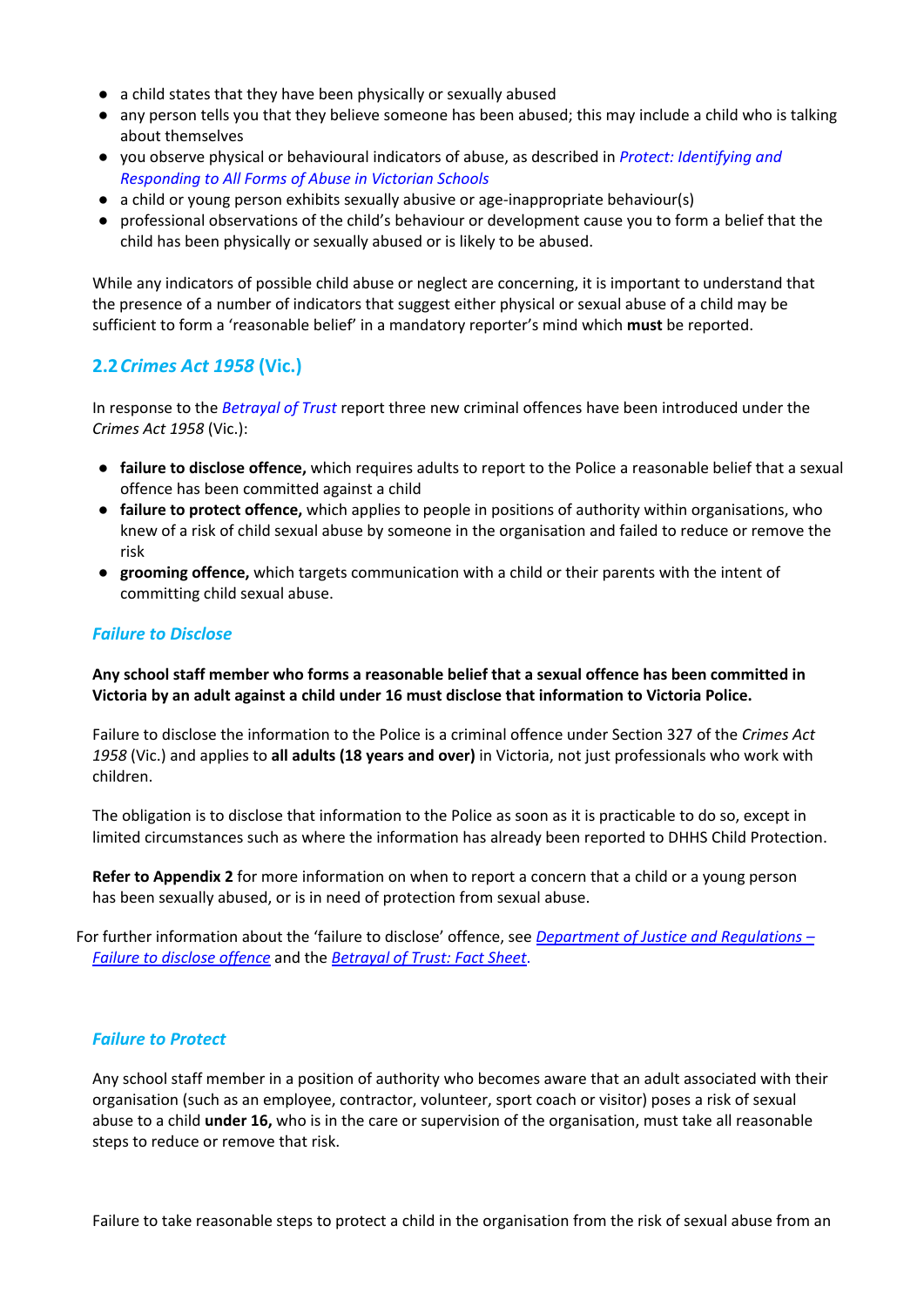adult associated with the organisation is a criminal offence under Section 49C (2) of the *Crimes Act 1958* (Vic.).

In a school context, this will include the principal and the business manager and may also extend to school counsellors, heads of departments and heads of schools.

For further information about the 'failure to protect' offence, see *[Department](http://www.justice.vic.gov.au/home/safer%2Bcommunities/protecting%2Bchildren%2Band%2Bfamilies/failure%2Bto%2Bprotect%2Boffence) of Justice and Regulations - Failure to protect [offence](http://www.justice.vic.gov.au/home/safer%2Bcommunities/protecting%2Bchildren%2Band%2Bfamilies/failure%2Bto%2Bprotect%2Boffence)* [a](http://www.justice.vic.gov.au/home/safer%2Bcommunities/protecting%2Bchildren%2Band%2Bfamilies/failure%2Bto%2Bprotect%2Boffence)nd the *[Betrayal](http://assets.justice.vic.gov.au/justice/resources/ea484f74-feb7-400e-ad68-9bd0be8e2a40/failure%2Bto%2Bdisclose.pdf) of Trust: Fact Sheet*[.](http://assets.justice.vic.gov.au/justice/resources/ea484f74-feb7-400e-ad68-9bd0be8e2a40/failure%2Bto%2Bdisclose.pdf)

#### *Grooming*

- The offence of grooming prohibits predatory conduct designed to prepare or 'groom' a child for future sexual activity and is contained in Section 49B (2) of the *Crimes Act 1958* (Vic.). The offence applies to communication with children **under 16 years**.
- Grooming can be conducted in person or online, for example via interaction through social media, web forums and emails. The offence can be committed by any person aged 18 years or over. It does not apply to communication between people who are both under 18 years of age. For further information about the 'grooming offence', see *[Department](http://www.justice.vic.gov.au/home/safer%2Bcommunities/protecting%2Bchildren%2Band%2Bfamilies/grooming%2Boffence) of Justice and Regulation – [Grooming](http://www.justice.vic.gov.au/home/safer%2Bcommunities/protecting%2Bchildren%2Band%2Bfamilies/grooming%2Boffence) offence* and the *[Betrayal](http://assets.justice.vic.gov.au/justice/resources/ea484f74-feb7-400e-ad68-9bd0be8e2a40/failure%2Bto%2Bdisclose.pdf) of [Trust:](http://assets.justice.vic.gov.au/justice/resources/ea484f74-feb7-400e-ad68-9bd0be8e2a40/failure%2Bto%2Bdisclose.pdf) Fact Sheet*[.](http://assets.justice.vic.gov.au/justice/resources/ea484f74-feb7-400e-ad68-9bd0be8e2a40/failure%2Bto%2Bdisclose.pdf)
- For more information about managing and responding to the risk of abuse, see *[Responding](http://www.education.vic.gov.au/school/principals/spag/safety/Pages/sexualassault.aspx) to Student Sexual [Assault](http://www.education.vic.gov.au/school/principals/spag/safety/Pages/sexualassault.aspx)* and *Risk [Management](http://www.education.vic.gov.au/school/principals/spag/governance/Pages/risk.aspx)* in the *[Department](http://www.education.vic.gov.au/school/principals/spag/safety/pages/childprotection.aspx#link90) of Education and Training resources*[.](http://www.education.vic.gov.au/school/principals/spag/safety/pages/childprotection.aspx#link90)

#### **2.3** *Education and Training Reform Act 2006* **(Vic.)**

From a child safety perspective, the key functions of the *Education and Training Reform Act 2006* (Vic.) are to:

- require schools to notify the Victorian Institute of Teaching (VIT) when a school has taken action against a teacher
- **•** m[a](https://schoolseditorial.cspace.net.au/TheVictorianChildSafeStandards)ke compliance with the *Victorian Child Safe [Standards](https://schoolseditorial.cspace.net.au/TheVictorianChildSafeStandards)* a requirement for registration of all Victorian schools.

# **2.4 Duty of Care**

- School staff have a duty to take reasonable steps to protect children and young persons under their care and supervision from harm that is reasonably foreseeable (this duty applies to all school staff). The question of what constitutes reasonable steps will depend on the individual circumstances of each case.
- A staff member may breach their duty of care towards a student if they fail to act in the way a reasonable or diligent professional would have acted in the same situation.
- For more information on the scope of staff duty-of-care obligations and examples of reasonable steps they can take in relation to suspected child abuse, refer to the protocol *Protect: [Identifying](http://www.education.vic.gov.au/Documents/about/programs/health/protect/ChildSafeStandard5_SchoolsGuide.pdf) and [Responding](http://www.education.vic.gov.au/Documents/about/programs/health/protect/ChildSafeStandard5_SchoolsGuide.pdf) to All Forms of Abuse in Victorian Schools*.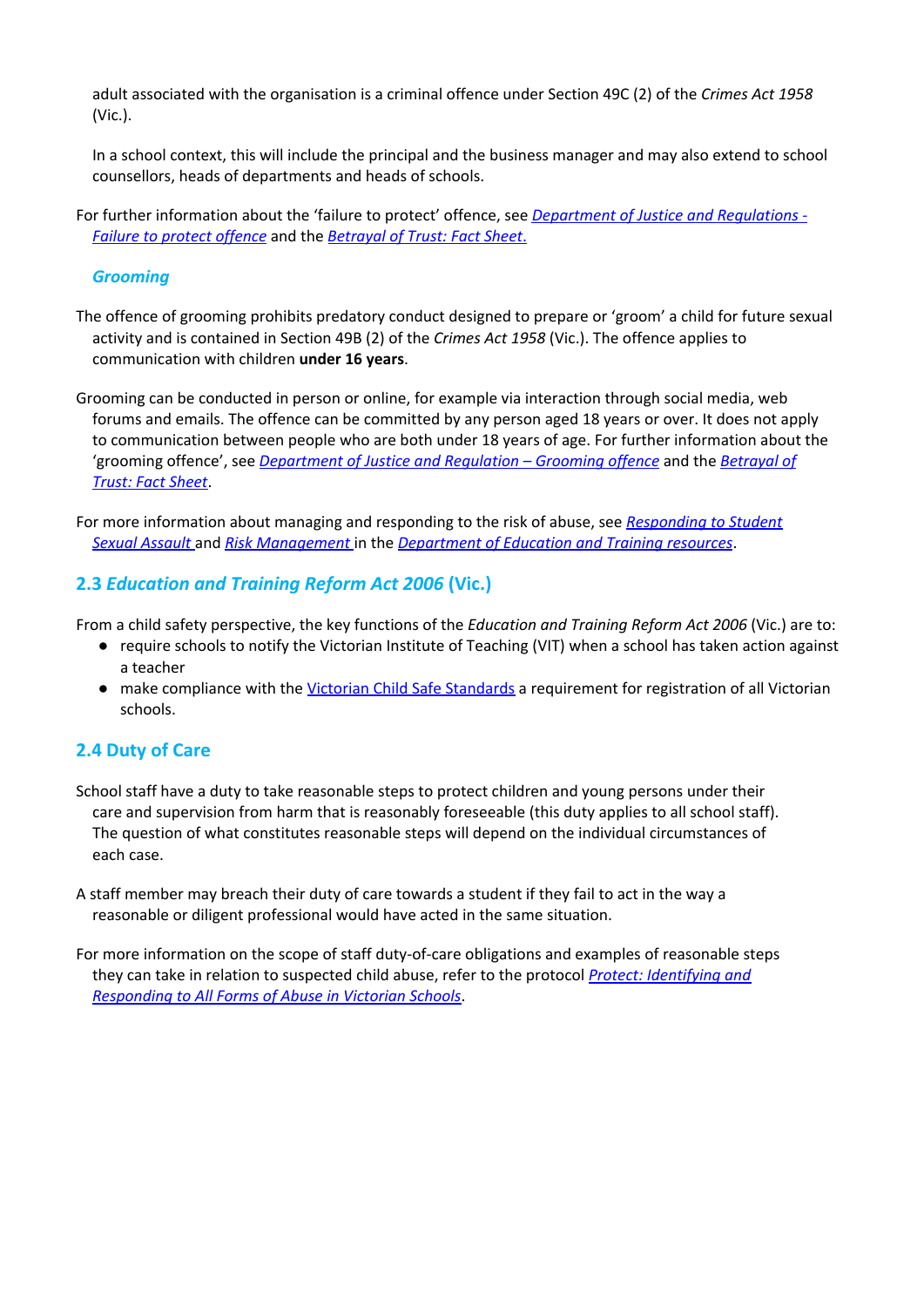# **Procedures**

It Bede's Nth Balwyn has a moral, legal and mission-driven responsibility to create nurturing school environments where children and young people are respected, their voices heard and where they are safe and feel safe.

Every person involved in St Bede's Nth Balwyn has a responsibility to understand the important and specific role they have individually and collectively to ensure that the wellbeing and safety of all children and young people is at the forefront of all they do and every decision they make.

**It is Catholic Education Melbourne's policy that all schools display the** *Four Critical Actions for [Schools:](http://www.education.vic.gov.au/Documents/about/programs/health/protect/FourCriticalActions_ChildAbuse.pdf) [Responding](http://www.education.vic.gov.au/Documents/about/programs/health/protect/FourCriticalActions_ChildAbuse.pdf) to Incidents, Disclosures and Suspicions of Child Abuse* **diagram in staff rooms and other strategic** areas of the school, to ensure all school staff are aware of the actions to take as soon as they witness a child protection incident, receive a disclosure or form a reasonable belief that a child has been, or is at risk **of being, abused.**

# **3. Responding to and Reporting Child Protection Concerns**

The approach to responding and reporting child protection concerns in the joint protocol incorporates the *Four Critical Actions for Schools***.**

**Refer to Appendix 1:** *Four Critical Actions for Schools: [Responding](http://www.education.vic.gov.au/Documents/about/programs/health/protect/FourCriticalActions_ChildAbuse.pdf) to Incidents, Disclosures and Suspicions of Child [Abuse](http://www.education.vic.gov.au/Documents/about/programs/health/protect/FourCriticalActions_ChildAbuse.pdf)*.

Before the Four Critical Actions can be followed a school staff member must first be made aware of a child protection incident that will determine if they must take action to protect a child.

#### **3.1 Becoming aware of a child protection incident**

There are four main ways in which a school staff member may become aware that a child is experiencing, or is at risk of experiencing, abuse:

#### **1. Witnessing an incident:**

If you witness an incident where you believe a child has been subjected to abuse you must first take immediate action to protect the safety of the child or children involved and then go straight to the *[Four](http://www.education.vic.gov.au/Documents/about/programs/health/protect/FourCriticalActions_ChildAbuse.pdf) Critical Actions for Schools: [Responding](http://www.education.vic.gov.au/Documents/about/programs/health/protect/FourCriticalActions_ChildAbuse.pdf) to Incidents, Disclosures and Suspicions of Child Abuse*.

#### **2. Forming a suspicion:**

All suspicions that a child has been, is being, or is at risk of being abused must be taken seriously, including suspicions that the abuse is taking or may take place outside school grounds or areas.

If your suspicion develops into a reasonable belief you must act and refer to the *Four Critical [Actions](http://www.education.vic.gov.au/Documents/about/programs/health/protect/FourCriticalActions_ChildAbuse.pdf) for Schools: [Responding](http://www.education.vic.gov.au/Documents/about/programs/health/protect/FourCriticalActions_ChildAbuse.pdf) to Incidents, Disclosures and Suspicions of Child Abuse*.

#### **3. Receiving a disclosure about or from a current student:**

All disclosures must be treated seriously.

You should immediately refer to the *Four Critical Actions for Schools: [Responding](http://www.education.vic.gov.au/Documents/about/programs/health/protect/FourCriticalActions_ChildAbuse.pdf) to Incidents, Disclosures and [Suspicions](http://www.education.vic.gov.au/Documents/about/programs/health/protect/FourCriticalActions_ChildAbuse.pdf) of Child Abuse*.

#### **4. Receiving a disclosure about or from a former student:**

If the former student is currently of school age and attending a Victorian school, you must immediately refer to the *Four Critical Actions for Schools: [Responding](http://www.education.vic.gov.au/Documents/about/programs/health/protect/FourCriticalActions_ChildAbuse.pdf) to Incidents, Disclosures and Suspicions of Child*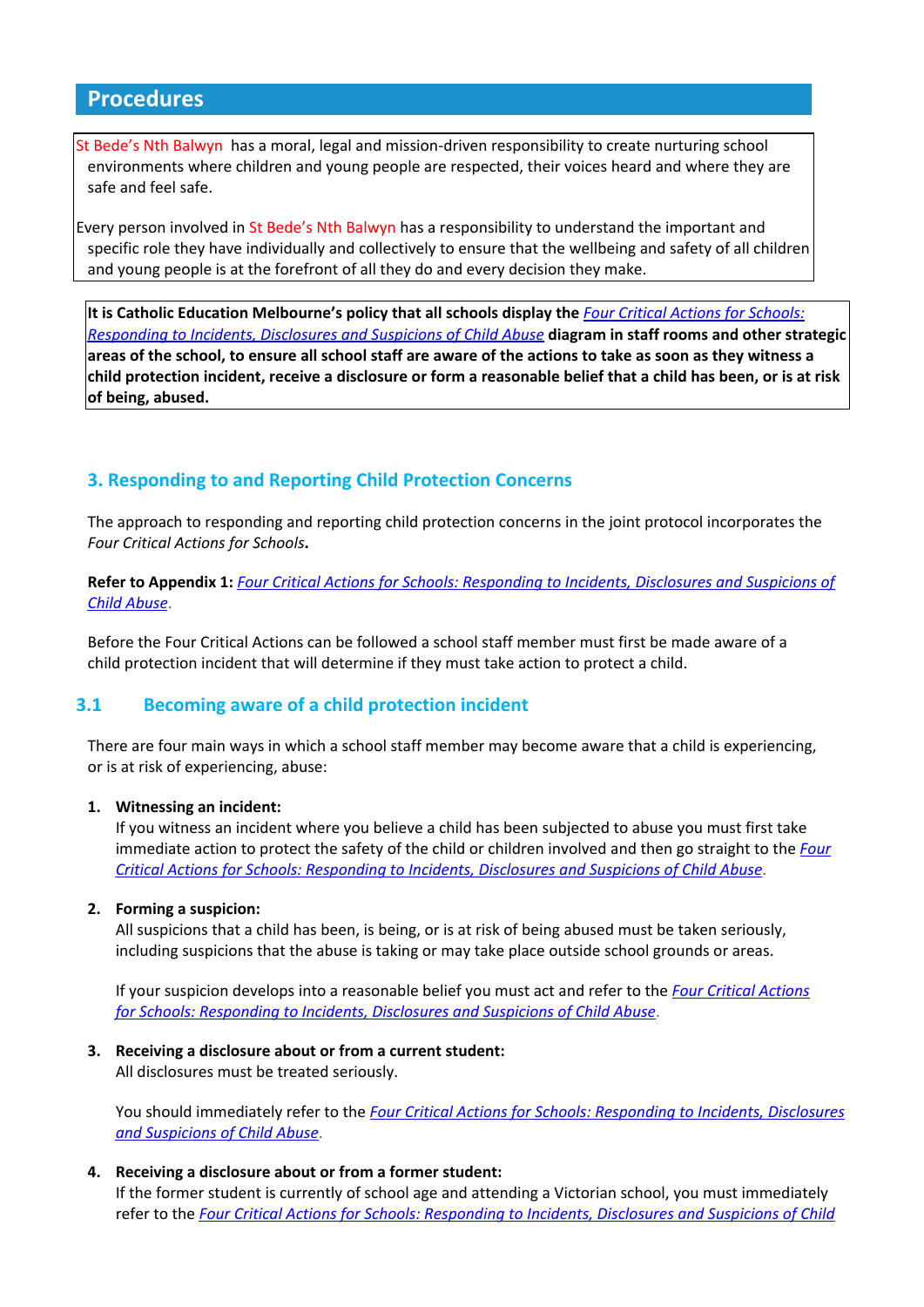#### *[Abuse](http://www.education.vic.gov.au/Documents/about/programs/health/protect/FourCriticalActions_ChildAbuse.pdf)*.

If the former student is no longer of school age or attending a Victorian school, you must still report the disclosure to *DHHS Child [Protection](http://www.education.vic.gov.au/about/contact/Pages/reportingabuse.aspx?Redirect=1)*[.](http://www.education.vic.gov.au/about/contact/Pages/reportingabuse.aspx?Redirect=1)

#### **Notes & Records**

Staff members are to keep clear and comprehensive notes relating to incidents, disclosures and allegations of child abuse using the *[Responding](http://www.education.vic.gov.au/Documents/about/programs/health/protect/PROTECT_Responding_TemplateSchools.pdf) to Suspected Child Abuse: A Template for all Victorian [Schools](http://www.education.vic.gov.au/Documents/about/programs/health/protect/PROTECT_Responding_TemplateSchools.pdf)*.

For strategies on how to manage a disclosure refer to *Protect: Identifying and [Responding](http://www.education.vic.gov.au/Documents/about/programs/health/protect/ChildSafeStandard5_SchoolsGuide.pdf) to All Forms of Abuse in [Victorian](http://www.education.vic.gov.au/Documents/about/programs/health/protect/ChildSafeStandard5_SchoolsGuide.pdf) Schools* .

#### **3.2 The Four Critical Actions**

There are **Four Critical Actions** which must be taken when responding to and reporting a child protection incident, disclosure or suspicion:

- 1. Responding to an Emergency
- 2. Reporting to Authorities
- 3. Contacting Parents/Carers
- 4. Providing Ongoing Support

#### *Critical Action 1: Responding to an Emergency*

This first step is only applicable if a child has **just been abused** or is at **immediate risk of harm**.

If this is not the case, go straight to **Critical Action 2: Reporting to authorities.**

If the child has **just been abused or is at immediate risk of harm** you must take reasonable steps to protect the child, including:

- separating the alleged victim and others involved, ensuring that if the parties involved are all present at the school that they are supervised separately by a school staff member
- arranging and providing urgent medical assistance where necessary, including administering first aid or calling 000 for an ambulance
- calling 000 for urgent police assistance if the person who is alleged to have engaged in the abuse poses an immediate risk to the health and safety of any person.

If the child protection incident has occurred at the school, school staff should also ensure that reasonable steps are taken to preserve the environment, the clothing and other items and prevent any potential witnesses from discussing the incident until the Police or relevant authorities arrive on the premises.

#### *Critical Action 2: Reporting to Authorities*

#### **All forms and instances of suspected or alleged child abuse must be reported to the appropriate authority.**

As soon as critical health and safety concerns have been addressed the staff member must take steps to report the child protection incident, suspicion or disclosure as soon as practicable.

**DHHS Child Protection** is the Victorian government agency that protects children at risk of significant harm. All incidents, suspicions and disclosures of child abuse must be reported to DHHS Child Protection except where the incident involves sexual abuse or grooming, in which case it **must be reported to the**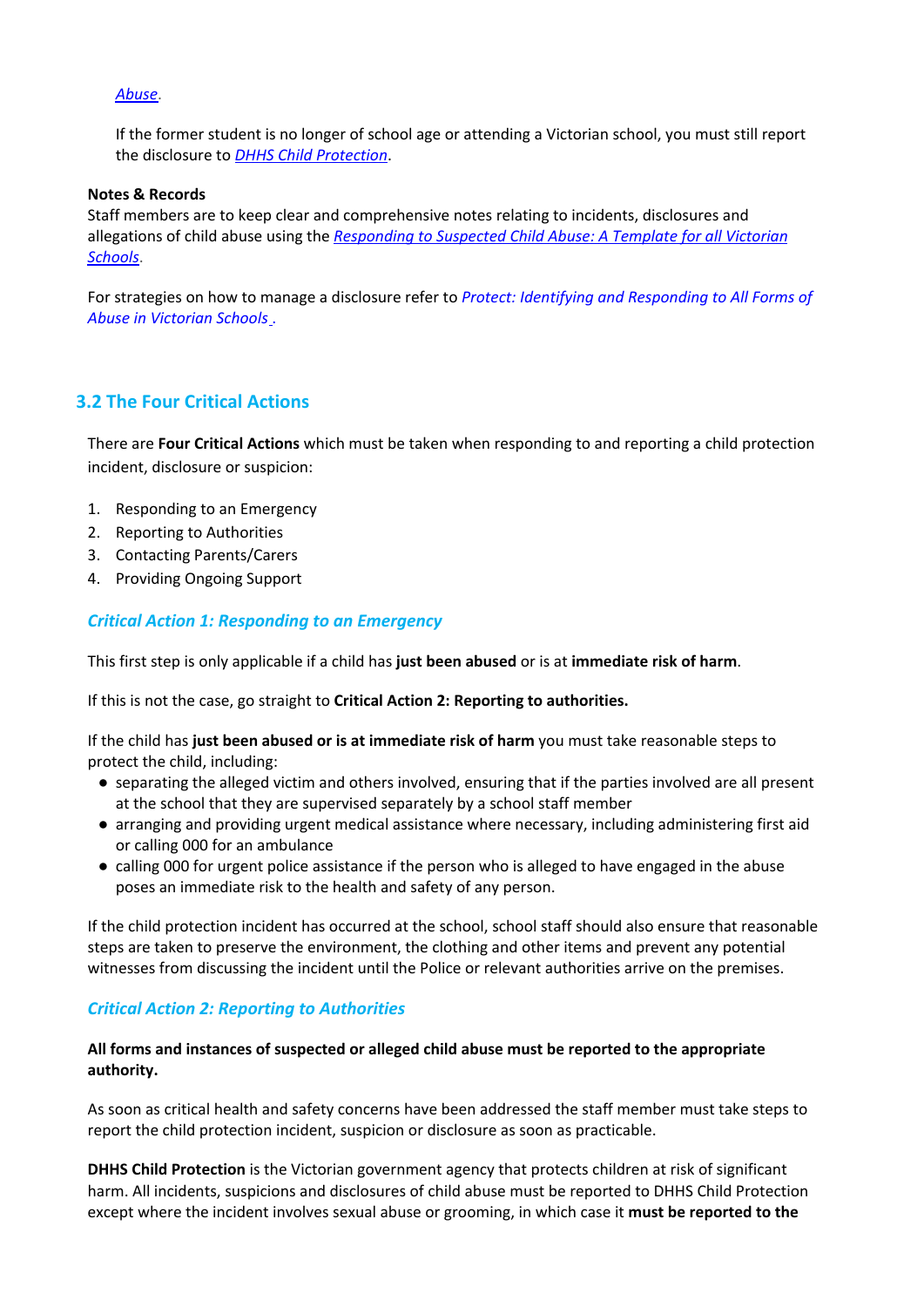#### **Police.**

Failure to report physical or sexual abuse of a child is a criminal offence. For more information, refer to the *Failure to disclose* section of this policy.

There are different reporting procedures and authorities who must be notified depending on whether the source of the suspected or alleged abuse came from within the school or within the family or community of the child. The DHHS and DET have deliberately set a low threshold for the formation of a 'reasonable belief'.

The *Four Critical Actions for Schools: [Responding](http://www.education.vic.gov.au/Documents/about/programs/health/protect/FourCriticalActions_ChildAbuse.pdf) to Incidents, Disclosures and Suspicions of Child Abuse* requires all school staff to report all incidents, suspicions and disclosures of abuse as soon as possible to the relevant authorities.

#### *How to Make a Mandatory Report*

The table 'Making a Mandatory report' describes the information to include when making a **mandatory report** about child abuse or child protection concerns. If a child is at immediate risk of harm, contact the Police immediately.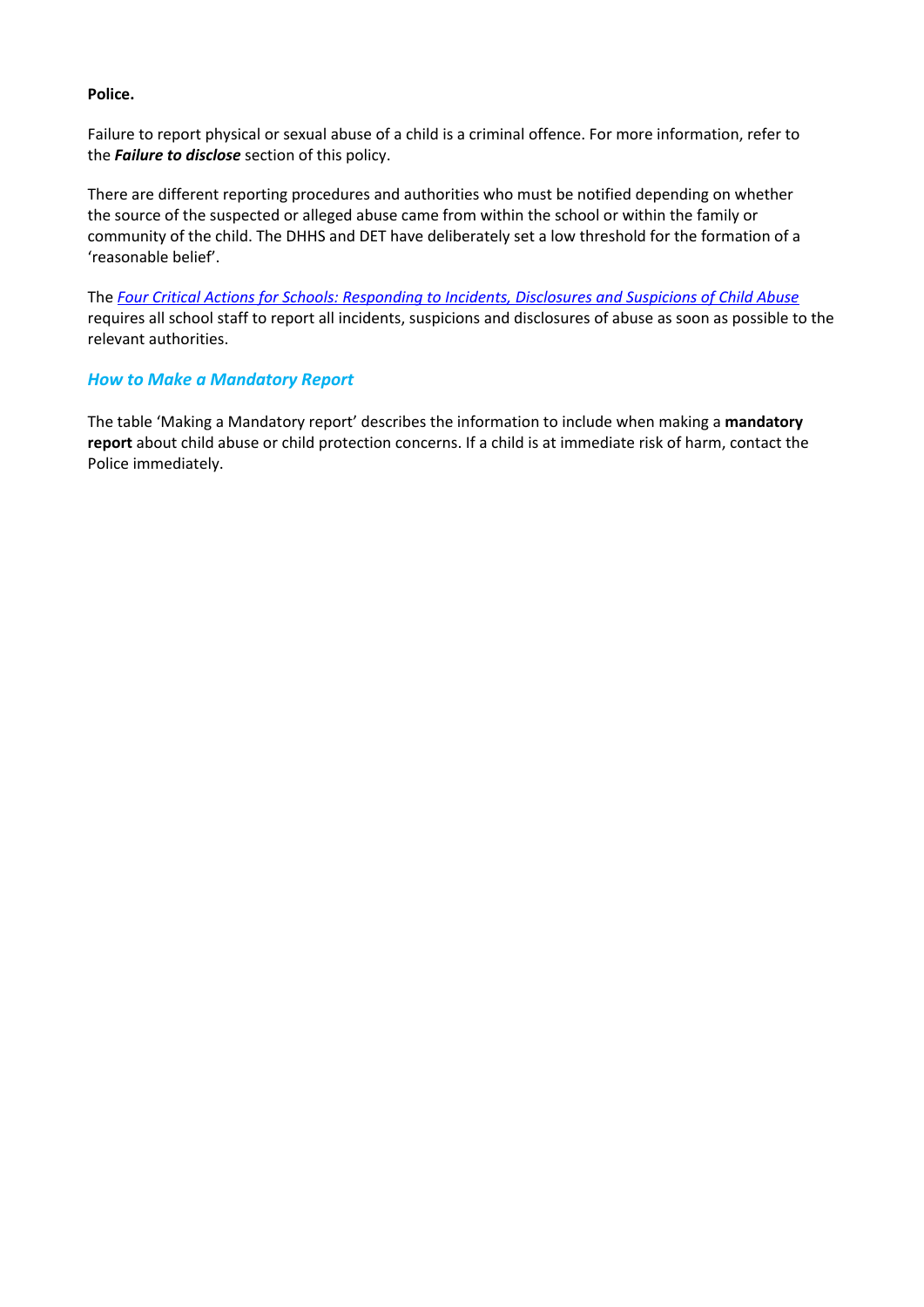|                                                      | <b>Making a Mandatory Report</b>                                                                                                                                                                                                                                                                                                                                                                                                                                                                                                                                                                                                                                                                                                                                                                                                                                                                                                                                            |  |  |
|------------------------------------------------------|-----------------------------------------------------------------------------------------------------------------------------------------------------------------------------------------------------------------------------------------------------------------------------------------------------------------------------------------------------------------------------------------------------------------------------------------------------------------------------------------------------------------------------------------------------------------------------------------------------------------------------------------------------------------------------------------------------------------------------------------------------------------------------------------------------------------------------------------------------------------------------------------------------------------------------------------------------------------------------|--|--|
| <b>Step</b>                                          | <b>Description</b>                                                                                                                                                                                                                                                                                                                                                                                                                                                                                                                                                                                                                                                                                                                                                                                                                                                                                                                                                          |  |  |
| 1. Keep<br><b>Notes</b>                              | eep comprehensive notes that are dated and include the following information:<br>a description of the concerns (e.g. physical injuries, student behaviour)<br>the source of those concerns (e.g. observation, report from child or another person)<br>• the actions taken as a result of the concerns (e.g. consultation with the principal, report<br>to DHHS Child Protection, etc.).                                                                                                                                                                                                                                                                                                                                                                                                                                                                                                                                                                                     |  |  |
| 2. Discuss<br><b>Concerns</b>                        | Jue to the complexity of child abuse incidents, disclosures and suspicions, it is recommended<br>that concerns and observations regarding suspected physical or sexual abuse of a child are<br>discussed with the principal or a member of the Leadership Team and/or Catholic Education<br>Melbourne's Student Wellbeing Information Line.                                                                                                                                                                                                                                                                                                                                                                                                                                                                                                                                                                                                                                 |  |  |
|                                                      | his is not a legal requirement, however will help to ensure support is provided to all involved<br>in matters of this nature. The confidentiality of these discussions must be maintained.                                                                                                                                                                                                                                                                                                                                                                                                                                                                                                                                                                                                                                                                                                                                                                                  |  |  |
|                                                      | 'ou should then make your own assessment about whether you are required to make a<br>report about the child or young person and to whom the report should be made.                                                                                                                                                                                                                                                                                                                                                                                                                                                                                                                                                                                                                                                                                                                                                                                                          |  |  |
|                                                      | t is important to remember that the duty to report abuse or suspicions of abuse exists even<br>if the principal, member of the Leadership Team or a representative of Catholic Education<br>Melbourne advises you not to proceed with reporting suspected abuse.                                                                                                                                                                                                                                                                                                                                                                                                                                                                                                                                                                                                                                                                                                            |  |  |
| 3. Gather &<br><b>Document</b><br><b>Information</b> | Bather the relevant information necessary to make the report. This should include the<br>following information:<br>• full name, date of birth and residential address of the child or young person<br>the details of the concerns and the reasons for those concerns<br>your involvement with the child or young person<br>details of any other agencies which may be involved with the child or young person.<br>$\bullet$<br>This information should be collected and documented using the Responding to Suspected<br>Child Abuse: A Template for all Victorian Schools. The template is to be used to record as much<br>information as possible to provide when you make your report to either the Police or DHHS<br>Child Protection.<br>It is critical that completing the template does not impact on reporting times - if a child is in<br>immediate danger school staff need to report the matter immediately to the Police.                                        |  |  |
| 4. Make the<br><b>Report</b>                         | o report concerns which are life-threatening phone 000 or the local police station.<br>Where the source of the abuse comes from within the school; that is, the suspected or alleged<br>abuse involves a staff member, volunteer or contractor at the school:<br>contact the Police. The Police will, in this case, contact DHHS Child Protection when<br>appropriate.<br>you must also report internally to:<br>The principal, or the Leadership Team if the principal is involved in the allegation<br>$\circ$<br>Catholic Education Melbourne's Student Wellbeing Information Line (9267 0228).<br>$\circ$<br>Where the source of the suspected or alleged abuse comes from within the child's family or<br>community, you must:<br>report sexual abuse and grooming to the Police<br>report the matter to DHHS Child Protection if you consider the child to be in need of<br>protection due to child abuse, or has been, is being or is at risk of being harmed due to |  |  |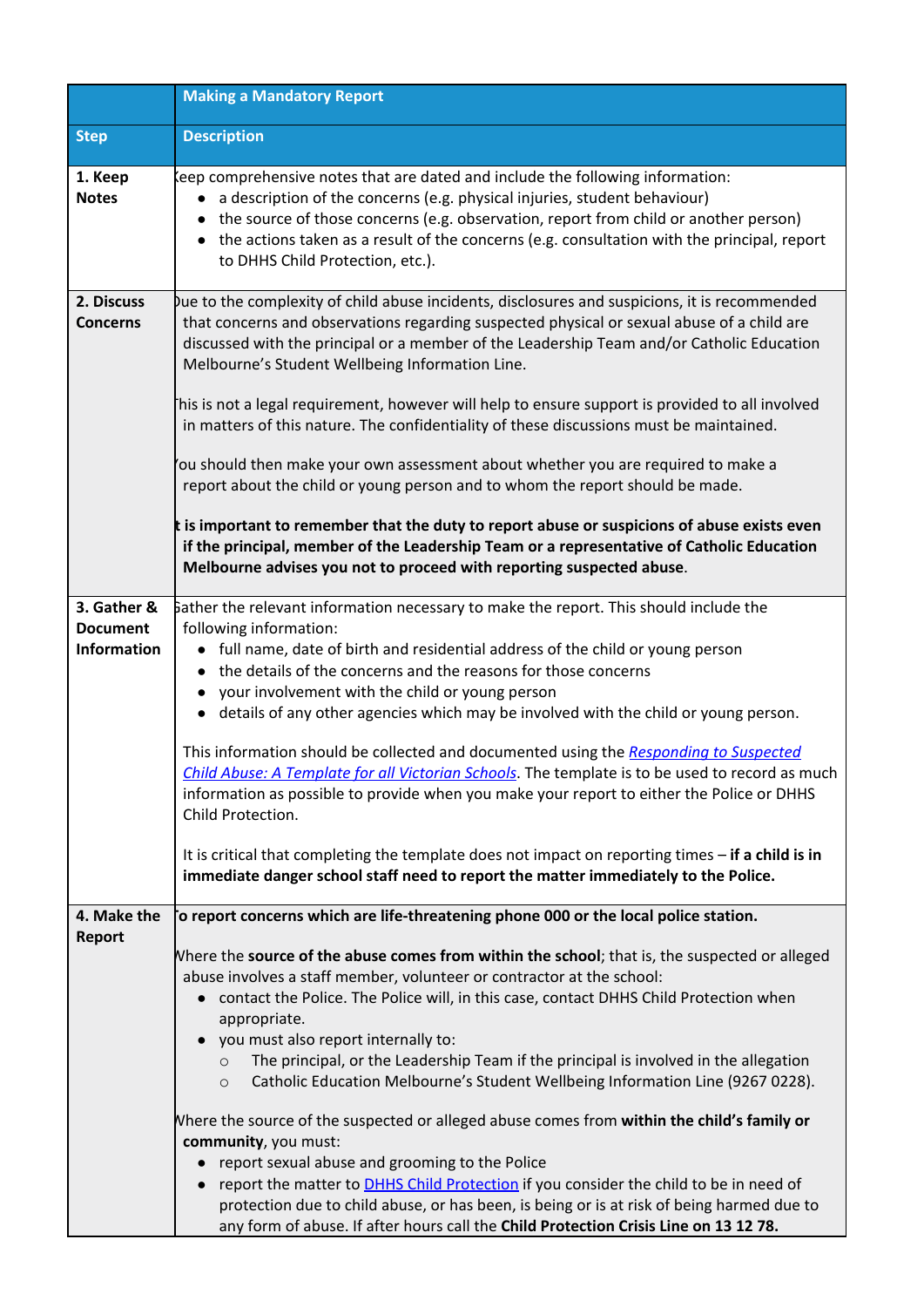|                                                                                   | report internally to:<br>$\bullet$<br>the principal, or a member of the Leadership Team if the principal is unavailable<br>$\Omega$<br>Catholic Education Melbourne's Student Wellbeing Information Line (9267 0228)<br>$\circ$                                                                                                                                                                                                                                                                                                                                                                                                                                              |
|-----------------------------------------------------------------------------------|------------------------------------------------------------------------------------------------------------------------------------------------------------------------------------------------------------------------------------------------------------------------------------------------------------------------------------------------------------------------------------------------------------------------------------------------------------------------------------------------------------------------------------------------------------------------------------------------------------------------------------------------------------------------------|
| 5.<br><b>Document</b><br>Written<br><b>Records of</b><br>Report                   | Make a written record of the report including the following information:<br>• the date and time of the report and a summary of what was reported<br>the name and position of the person who made the report and the person who received<br>the report.<br>The information initially recorded in the Responding to Suspected Child Abuse: A Template for<br>all Victorian Schools and any additional information provided to either the Police or DHHS<br>Child Protection is to be stored securely and maintained for a minimum of seven (7) years by<br>the school, to ensure that records are accessible upon request by external authorities<br>investigating the matter. |
| 6.<br><b>Additional</b><br><b>Steps for</b><br><b>Overseas</b><br><b>Students</b> | Where a child protection incident, disclosure or suspicion involves an international student at<br>the school and the school has issued a Confirmation of Appropriate Accommodation and<br>Welfare (CAAW) letter for that student (thereby assuming responsibility for the child's<br>accommodation, support and general welfare) the school will also need to contact the VRQA.                                                                                                                                                                                                                                                                                             |

# *ChildFIRST*

If you believe that a child is not subject to abuse but you still hold significant concerns for their wellbeing, **you must still act.** This may include making a referral to or seeking advice from ChildFIRST.

**ChildFIRST** is the Family Information Referral Support Team run by a registered community service in a local area that can receive confidential referrals about a child of concern. It does not have any statutory powers to protect a child but can refer matters to family services.

You should make a report to ChildFIRST if:

- you have a significant concern for a child's wellbeing
- your concerns are about circumstances that have a low-to-moderate impact on the child
- the child's immediate safety is not compromised
- you and the school have discussed the referral to Child FIRST with the child's parents/carers, and all parties are supportive of this decision.

#### **Where you believe that the child's parents/carers will not be supportive of the referral, you may refer the matter to DHHS Child Protection.**

If you are unsure of what action to take in response to your concerns about a child, speak to the principal or a member of the school's Leadership Team, or contact DHHS Child Protection or ChildFIRST for further advice.

For more information refer to *Protect: Identifying and [Responding](http://www.education.vic.gov.au/Documents/about/programs/health/protect/ChildSafeStandard5_SchoolsGuide.pdf) to All Forms of Abuse in Victorian [Schools](http://www.education.vic.gov.au/Documents/about/programs/health/protect/ChildSafeStandard5_SchoolsGuide.pdf)*.

#### *Making Additional Reports*

After you have made a report, you may continue to suspect that a child is at risk and in need of protection. **Any further observations should continue to be recorded and a report made on each separate occasion** where a belief has been formed - on reasonable grounds - that a child is likely to be at risk and in need of **protection.**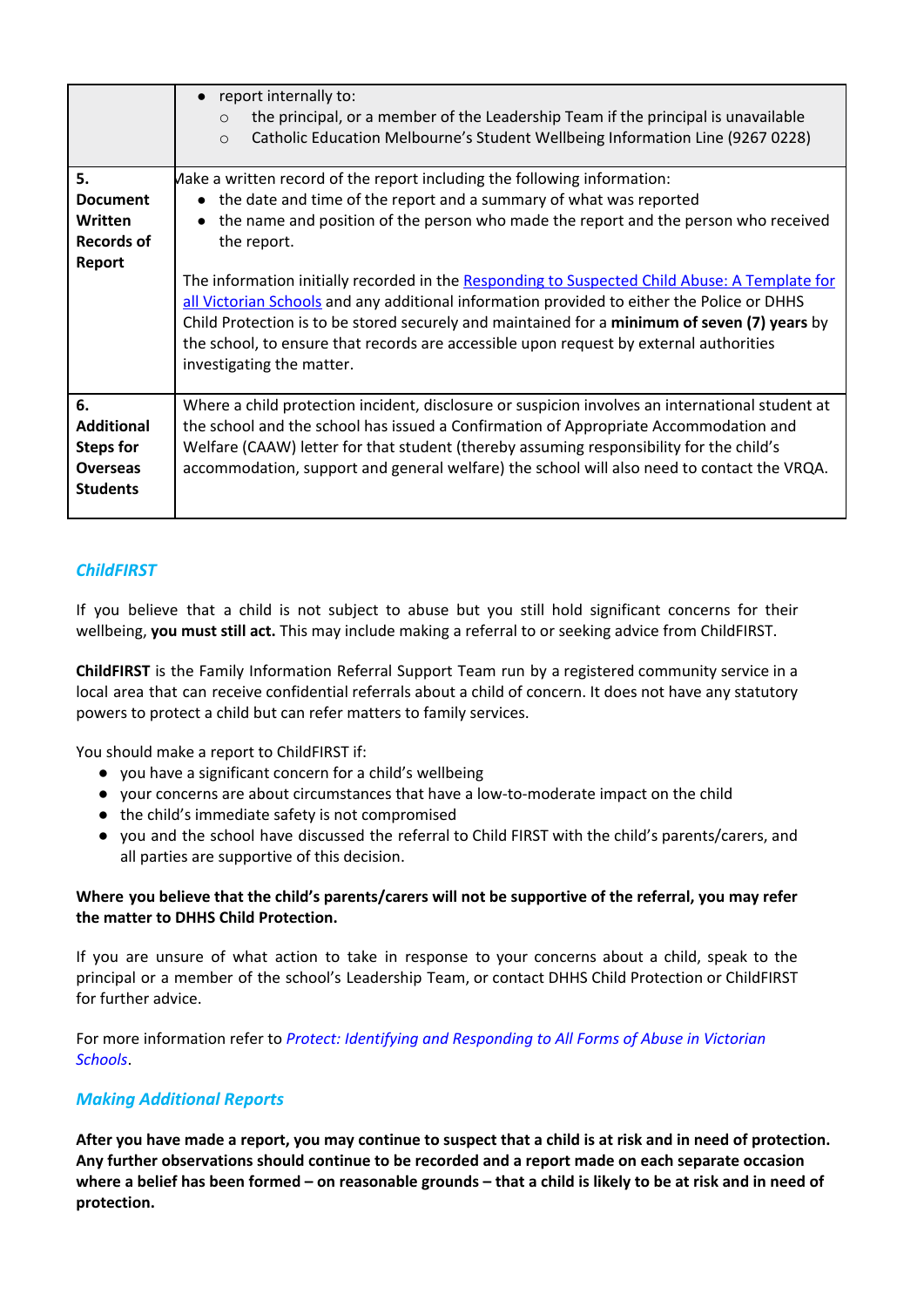If there is any suspicion that this relates to a sexual offence involving a person over 18 and a child under 16 then it must be reported to the Police. For more information, refer to the *Failure to disclose* section of this policy.

Where a staff member is aware that another staff member has formed a reasonable belief about the same child on the same occasion, or based on the same indicators of abuse, and has made a report to the appropriate authority, the first staff member need not make a further report.

However, if the first staff member has formed a reasonable belief of abuse or a significant risk of abuse to the child based on different observations, further indicators or additional information, a further report must be made to the appropriate authority detailing this additional information.

# *Critical Action 3: Contacting Parents/Carers*

Where it is suspected that a child at the school has been, or is at risk of being abused, it is critical that parents/carers of the child are notified as soon as practicable after a report is made to the authorities.

#### **The school must always seek advice from the Police or DHHS Child Protection, to ensure that it is appropriate to contact the parents/carers.**

Advice from the **Police or DHHS Child Protection** will depend on a number of factors, including:

- whether the parents/carers of the child are alleged to have engaged in the abuse
- whether a disclosure to the parents/carers may result in further abuse to the child
- where the child is a mature minor (at least 17 years of age and assessed to be sufficiently mature and intelligent to make decisions for themselves) and has requested that their parents/carers not be notified – the school should insist that another responsible adult is notified in lieu of the parents/carers
- whether notifying parents/carers would adversely affect an investigation of the matter by external authorities.

Where the suspicion of abuse or risk of abuse has not yet warranted a reasonable belief, parents/carers should also be notified promptly after the school has carefully considered the factors listed above.

For detailed guidance on how to have this conversation with a parent or carer, refer to *Protect: [Identifying](http://www.education.vic.gov.au/Documents/about/programs/health/protect/ChildSafeStandard5_SchoolsGuide.pdf) and [Responding](http://www.education.vic.gov.au/Documents/about/programs/health/protect/ChildSafeStandard5_SchoolsGuide.pdf) to All Forms of Abuse in Victorian Schools*.

# *Critical Action 4: Providing Ongoing Support*

Staff members who witness a child protection incident, receive a disclosure or develop a suspicion of child abuse have a critical role to play in supporting students impacted by the child protection matter, to ensure that they feel supported and safe at the school.

Support provided to students at the school includes:

- regular communication with the student and their parents/carers where appropriate
- convening a Student Support Group of school wellbeing staff and teachers to plan, support and monitor affected students
- the development of Student Support Plans for students impacted by the incident to ensure appropriate levels of care and support are provided depending on their involvement.

You should contact the Catholic Education Melbourne's Student Wellbeing Information Line (9267 0228) for a description of the range of school-based support services that may be available.

Where external authorities are investigating a report of abuse or risk of abuse, it is the role of the principal to ensure that students are supported throughout interviews at the school. For more information on this topic, refer to *School [Guidelines](http://www.cem.edu.au/publications-policies/policy/policy-2.19a-police-and-dhhs-interview-protocols/) 2.19a: Police and DHHS Interview Protocols*[.](http://www.cem.edu.au/publications-policies/policy/policy-2.19a-police-and-dhhs-interview-protocols/)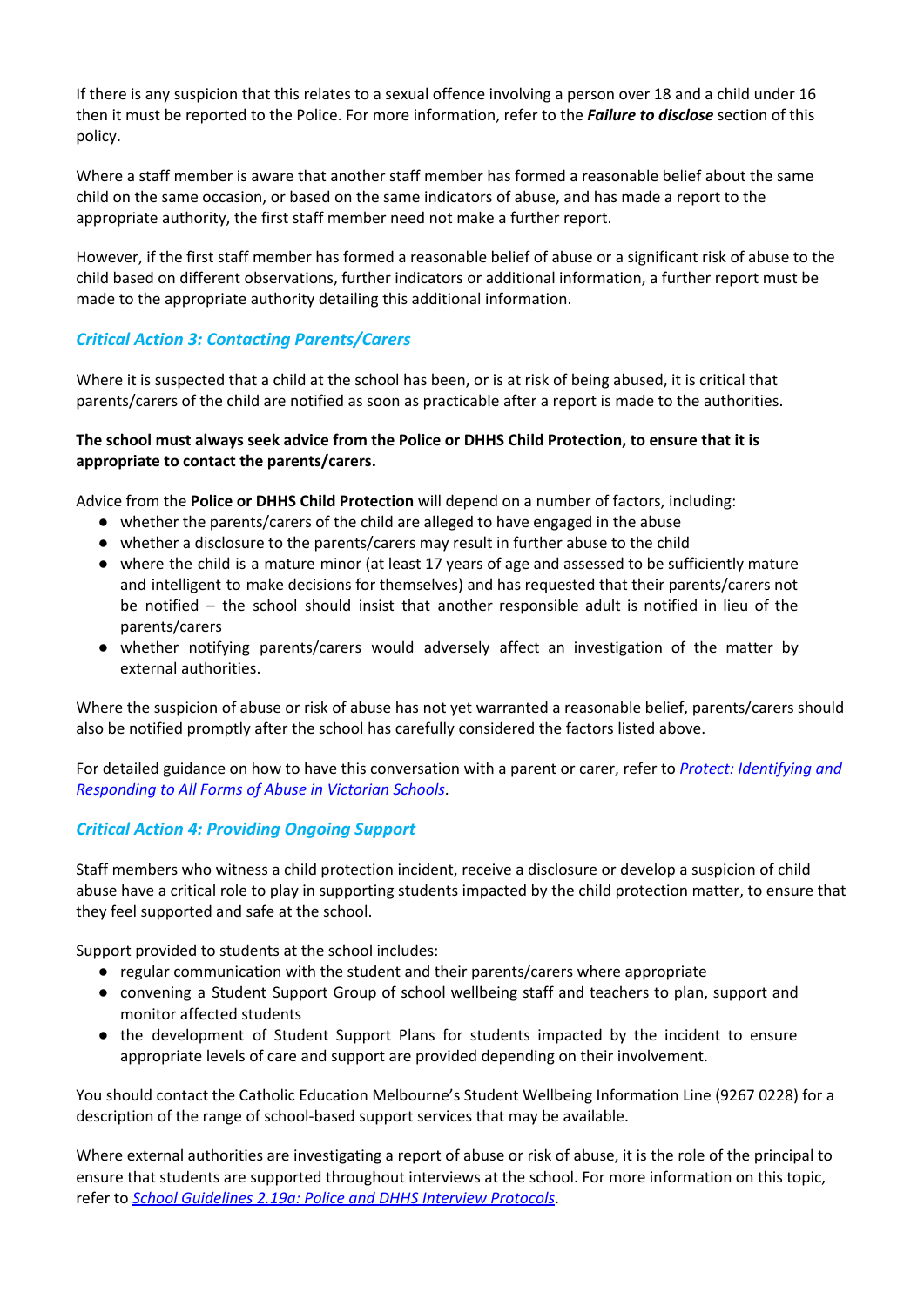The school has a duty to ensure that school staff members are supported following the witnessing of an incident or disclosure, or who have made a report to external authorities about a reasonable belief of child abuse. Staff members requiring wellbeing support can contact the school's Employee Assistance Program (EAP) provider.

The school should conduct a review of the reporting process 4–6 weeks after a report has been made to identify if any follow-up support actions are needed. Refer to *[Responding](http://www.education.vic.gov.au/Documents/about/programs/health/protect/PROTECT_Responding_TemplateSchools.pdf) to Suspected Child Abuse: A Template for all [Victorian](http://www.education.vic.gov.au/Documents/about/programs/health/protect/PROTECT_Responding_TemplateSchools.pdf) Schools* for more information.

# **3.3 Potential Consequences of Making a Report**

This table describes the potential consequences of making a report.

| Potential<br>consequence                    | Description                                                                                                                                                                                                                                                                                                                                                                                                                                                                                                                                                                                                                                                                                                                                                                                                                                                                                                                                                                                                                                                                                                                                                                                           |  |  |
|---------------------------------------------|-------------------------------------------------------------------------------------------------------------------------------------------------------------------------------------------------------------------------------------------------------------------------------------------------------------------------------------------------------------------------------------------------------------------------------------------------------------------------------------------------------------------------------------------------------------------------------------------------------------------------------------------------------------------------------------------------------------------------------------------------------------------------------------------------------------------------------------------------------------------------------------------------------------------------------------------------------------------------------------------------------------------------------------------------------------------------------------------------------------------------------------------------------------------------------------------------------|--|--|
| Confidentiality                             | The identity of a reporter must remain confidential unless:<br>• the reporter chooses to inform the child, young person or parent of the report<br>the reporter consents in writing to their identity being disclosed<br>a court or tribunal decides that it necessary for the identity of the reporter to be<br>disclosed, to ensure the safety and wellbeing of the child<br>a court or tribunal decides that, in the interests of justice, the reporter is required<br>to provide evidence.                                                                                                                                                                                                                                                                                                                                                                                                                                                                                                                                                                                                                                                                                                        |  |  |
| Professional<br>Protection                  | If a report is made in good faith:<br>• it does not constitute unprofessional conduct or a breach of professional ethics<br>on the part of the reporter<br>the reporter cannot be held legally liable in respect of the report.                                                                                                                                                                                                                                                                                                                                                                                                                                                                                                                                                                                                                                                                                                                                                                                                                                                                                                                                                                       |  |  |
| Interviews                                  | DHHS Child Protection and/or the Police may conduct interviews of children and<br>young people at the school without their parent's knowledge or consent.<br>• Interviewing children and young people at school should only occur in<br>exceptional circumstances and if it is in the best interests of the child to proceed<br>in this manner.<br>DHHS Child Protection and/or the Police will notify the principal or a member of<br>the Leadership Team of their intention to interview the child or young person on<br>the school premises.<br>When DHHS Child Protection practitioners/police officers come to the school<br>premises, the principal or a member of the leadership team should request to<br>see identification before permitting them to have access to the child or young<br>person.<br>• When a child or young person is being interviewed by DHHS Child Protection<br>and/or the Police, school staff must arrange to have a supportive adult present<br>with the child or young person.<br>For more information on these requests and school responsibilities, see Catholic<br>Education Melbourne's School Guidelines 2.19a: Police and DHHS Interview<br><b>Protocols</b> |  |  |
| Support for the<br>child or young<br>person | The roles and responsibilities of school staff in supporting children who are involved<br>with DHHS Child Protection may include the following:<br>acting as a support person for the child or young person<br>attending DHHS Child Protection case-planning meetings<br>observing and monitoring the child's behaviour<br>liaising with professionals.                                                                                                                                                                                                                                                                                                                                                                                                                                                                                                                                                                                                                                                                                                                                                                                                                                               |  |  |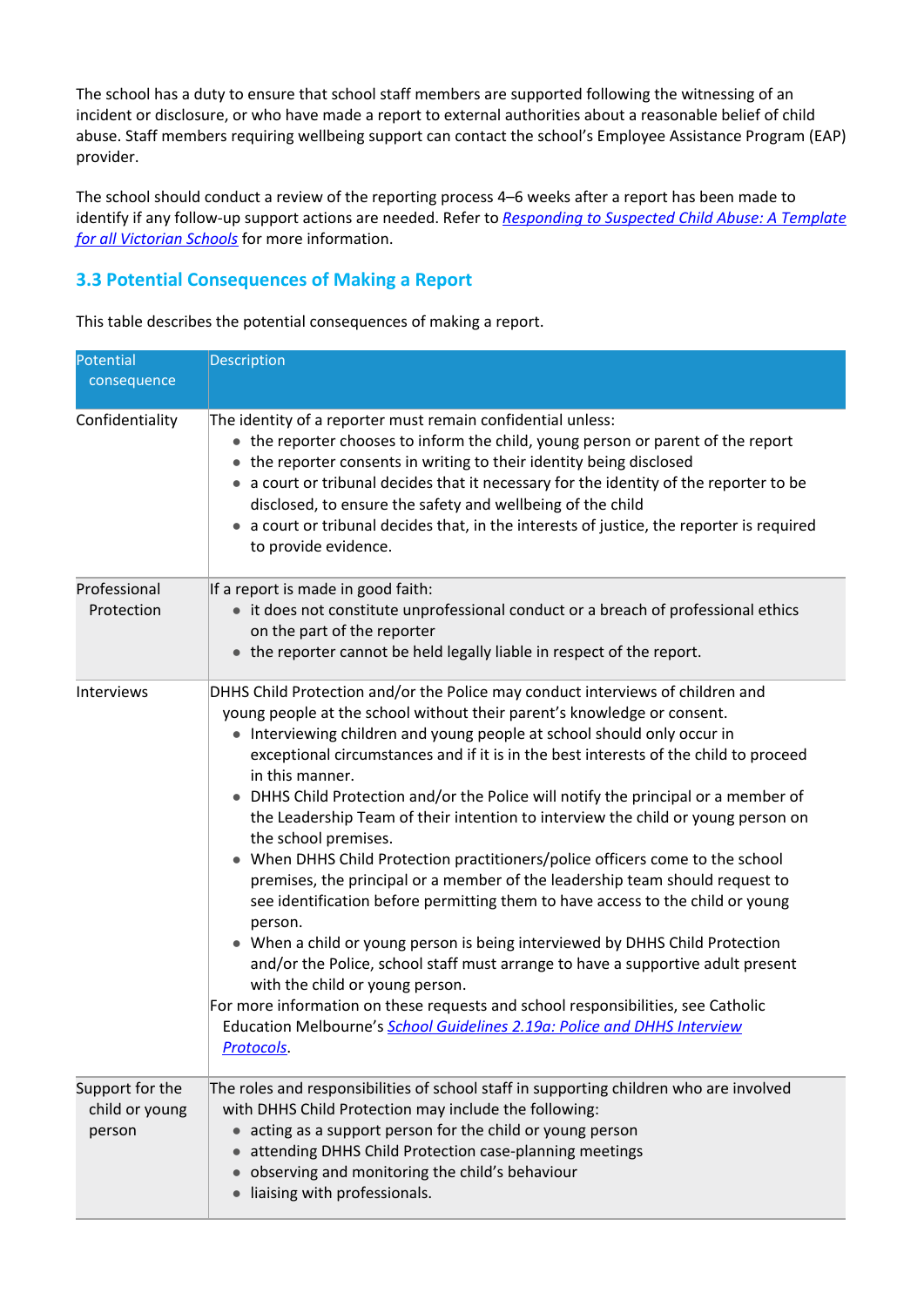| Requests for<br>Information | DHHS Child Protection and/or Child FIRST and/or the Police may request information<br>about the child or family for the purpose of investigating a report and assessing the<br>risk to the child or young person.<br>In certain circumstances, DHHS Child Protection can also direct school staff to provide<br>information or documents about the protection or development of the child. Such<br>directions should be in writing and only be made by authorised persons within DHHS<br>Child Protection. Refer to Protect: Identifying and Responding to All Forms of Abuse in<br><b>Victorian Schools.</b> |
|-----------------------------|---------------------------------------------------------------------------------------------------------------------------------------------------------------------------------------------------------------------------------------------------------------------------------------------------------------------------------------------------------------------------------------------------------------------------------------------------------------------------------------------------------------------------------------------------------------------------------------------------------------|
| Witness<br>Summons          | If DHHS Child Protection makes a Protection Application in the Children's Court of<br>Victoria, any party to the application may issue a Witness Summons to produce<br>documents and/or to give evidence in the proceedings. See Catholic Education<br>Melbourne's School Guidelines 2.19a: Police and DHHS Interview Protocols.                                                                                                                                                                                                                                                                              |

# **3.4 Responding to Complaints or Concerns**

The school may receive concerns or complaints about school staff management of a child protection incident. These concerns or complaints may be voiced by parents/carers or others within the school community.

The school should follow its internal complaints handling process to ensure that all concerns, complaints or feedback on school policies or processes are effectively captured and appropriately managed.

It is important that, as a first step, the school ensures that the complaint does not raise concerns that child abuse or a risk of child abuse has gone unreported.

If this is the case, the school should follow the *Four Critical Actions for Schools: [Responding](http://www.education.vic.gov.au/Documents/about/programs/health/protect/FourCriticalActions_ChildAbuse.pdf) to Incidents, [Disclosures](http://www.education.vic.gov.au/Documents/about/programs/health/protect/FourCriticalActions_ChildAbuse.pdf) and Suspicions of Child Abuse* to ensure that any new information received through a complaint or concern from a member of the school community is reported to authorities where required.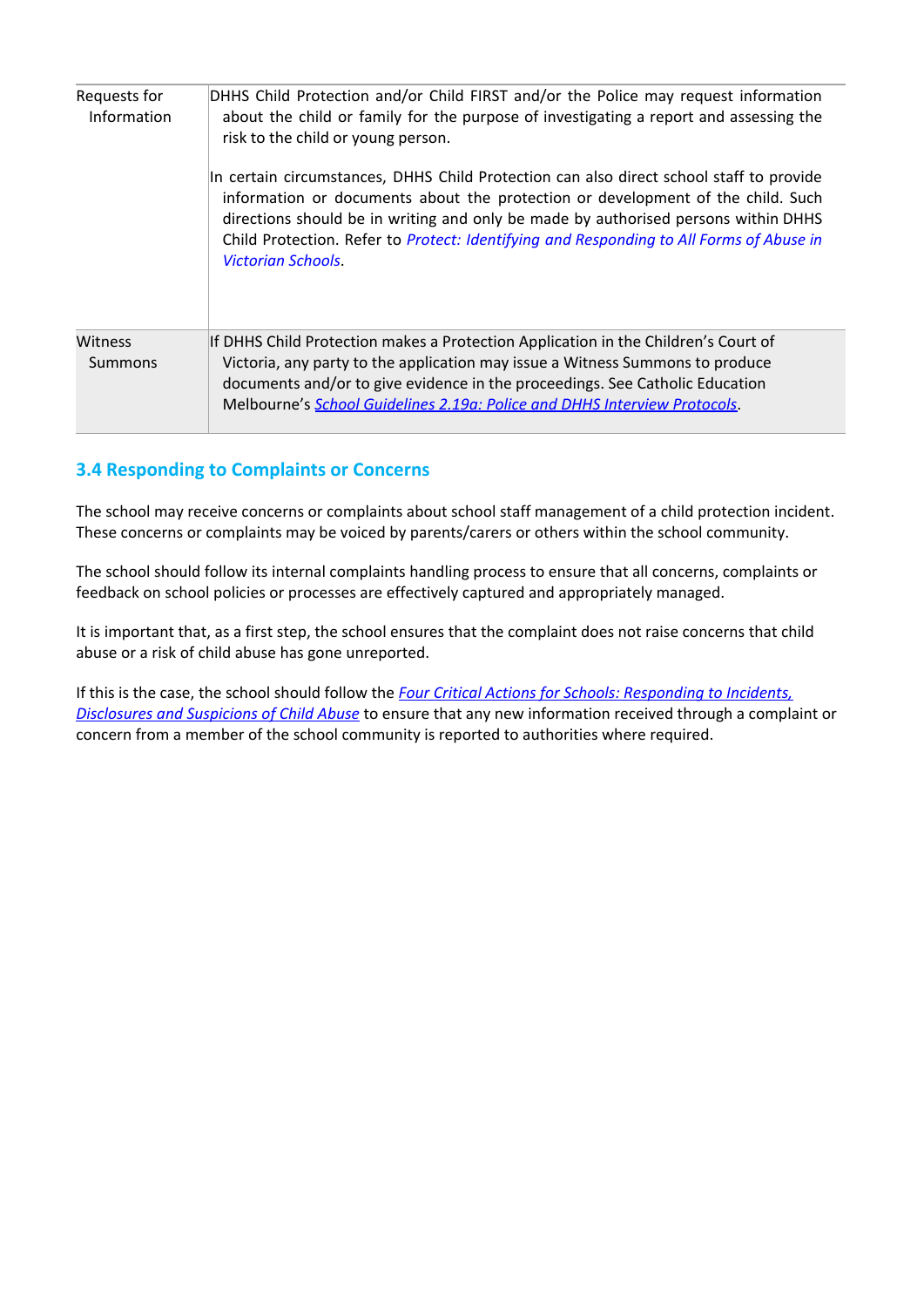# **FOUR CRITICAL ACTIONS FOR SCHOOLS**

Responding to Incidents, Disclosures and Suspicions of Child Abuse

# **PROTEC**

 $\bullet$ 



**TORIA** | Education



#### **YOU MUST TAKE**

As a school staff member. . You must act, by follow the 4 critical actions, as as you witness an incid receive a disclosure or form a reasonable belie that a child has, or is at risk of being abused.

\* A reasonable belief is a c



If you believe that a child is not subject to abuse, but you still hold significant concerns for their wellbeing you must still act.

This may include making a referral or seeking advice from Child FIRST (in circumstances where the family are open to receiving support), or to DHHS Child Protection or Victoria Police.

 $\mathbf C$ D A N  $\mathbf S$ E W W  $\overline{A}$ A p  $\mathbf{c}$ w v o

w<br>V in

p

.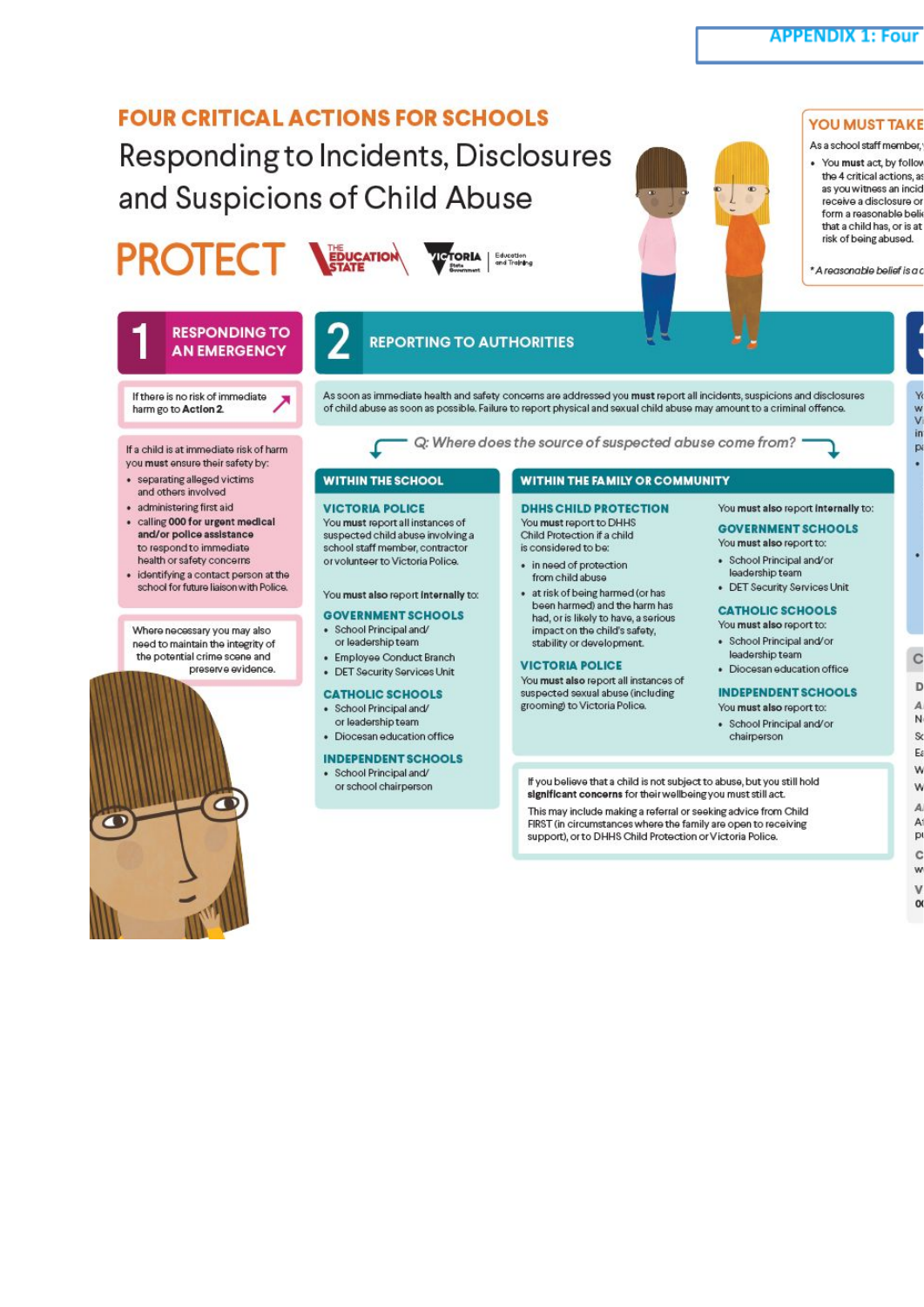# **APPENDIX 2: Reporting Criteria: Failure to Disclose**

In accordance with the *Crimes Act 1958* (Vic.), this table sets out when to report a concern that a child or young person has been sexually abused or is in need of protection from sexual abuse.

| <b>Type of Reporting</b>                                                                                                                                                                                                                                                                                                                                                                                                                                                                                                                                                                                                                                                                                                                                                                                                                                                                                                                     | <b>By Whom</b>                 | To Whom                |
|----------------------------------------------------------------------------------------------------------------------------------------------------------------------------------------------------------------------------------------------------------------------------------------------------------------------------------------------------------------------------------------------------------------------------------------------------------------------------------------------------------------------------------------------------------------------------------------------------------------------------------------------------------------------------------------------------------------------------------------------------------------------------------------------------------------------------------------------------------------------------------------------------------------------------------------------|--------------------------------|------------------------|
| Reasonable belief that a sexual offence has been committed by an<br>adult against a child under 16.                                                                                                                                                                                                                                                                                                                                                                                                                                                                                                                                                                                                                                                                                                                                                                                                                                          | Any person aged 18 or<br>over. | <b>Victoria Police</b> |
| Any adult who forms a reasonable belief that a sexual offence has been<br>committed in Victoria by an adult against a child under 16 must report<br>that information to Victoria Police.                                                                                                                                                                                                                                                                                                                                                                                                                                                                                                                                                                                                                                                                                                                                                     |                                |                        |
| You will not be guilty of an offence if you do not report in the following<br>circumstances:<br>• The victim is 16 years of age or older and does not want the<br>information reported to the Police. However, this exception does<br>not apply where the victim is aged under 16 years, or is aged over<br>16 years and has an intellectual disability and does not have the<br>capacity to make an informed decision about whether or not to<br>report.<br>• The victim has disclosed the information in confidence in the<br>course of a therapeutic relationship with you as a registered<br>medical practitioner, counsellor or in religious confession to a<br>member of the clergy. A 'counsellor' is a person who is treating a<br>person for an emotional or psychological condition.<br>Please note that under the Children, Youth and Families Act 2005 (Vic.)<br>the exceptions to making a disclosure under the Crimes Act 1958 |                                |                        |
| (Vic.) may be overridden.                                                                                                                                                                                                                                                                                                                                                                                                                                                                                                                                                                                                                                                                                                                                                                                                                                                                                                                    |                                |                        |
| The National Catholic Education Commission (NCEC) Privacy Compliance<br>Manual (updated by the Catholic Education Commission of Victoria Ltd<br>(CECV): Dec 2015) also provides details relating to the role of school<br>counsellors and their obligations to pupils, the school at which the<br>pupils are enrolled and the parents of those pupils (refer to Section 26).                                                                                                                                                                                                                                                                                                                                                                                                                                                                                                                                                                 |                                |                        |
| Where it is necessary for school counsellors to directly pass on<br>information, which relates to the wellbeing of a student at a school,<br>this information must be conveyed to a person (i.e. school principal)<br>who has a legal obligation to receive it without betraying confidence<br>(Section 26.3). A mandatory report may then need to be made.                                                                                                                                                                                                                                                                                                                                                                                                                                                                                                                                                                                  |                                |                        |
| • The victim turned 16 years of age before 27 October 2014.                                                                                                                                                                                                                                                                                                                                                                                                                                                                                                                                                                                                                                                                                                                                                                                                                                                                                  |                                |                        |
| Reasonable excuses for failing to comply with the requirement include:<br>• a reasonable belief that the information has already been reported<br>to the Police or DHHS Child Protection disclosing all of the<br>information<br>• a reasonable fear that the disclosure will place someone (other<br>than the alleged perpetrator) at risk of harm.                                                                                                                                                                                                                                                                                                                                                                                                                                                                                                                                                                                         |                                |                        |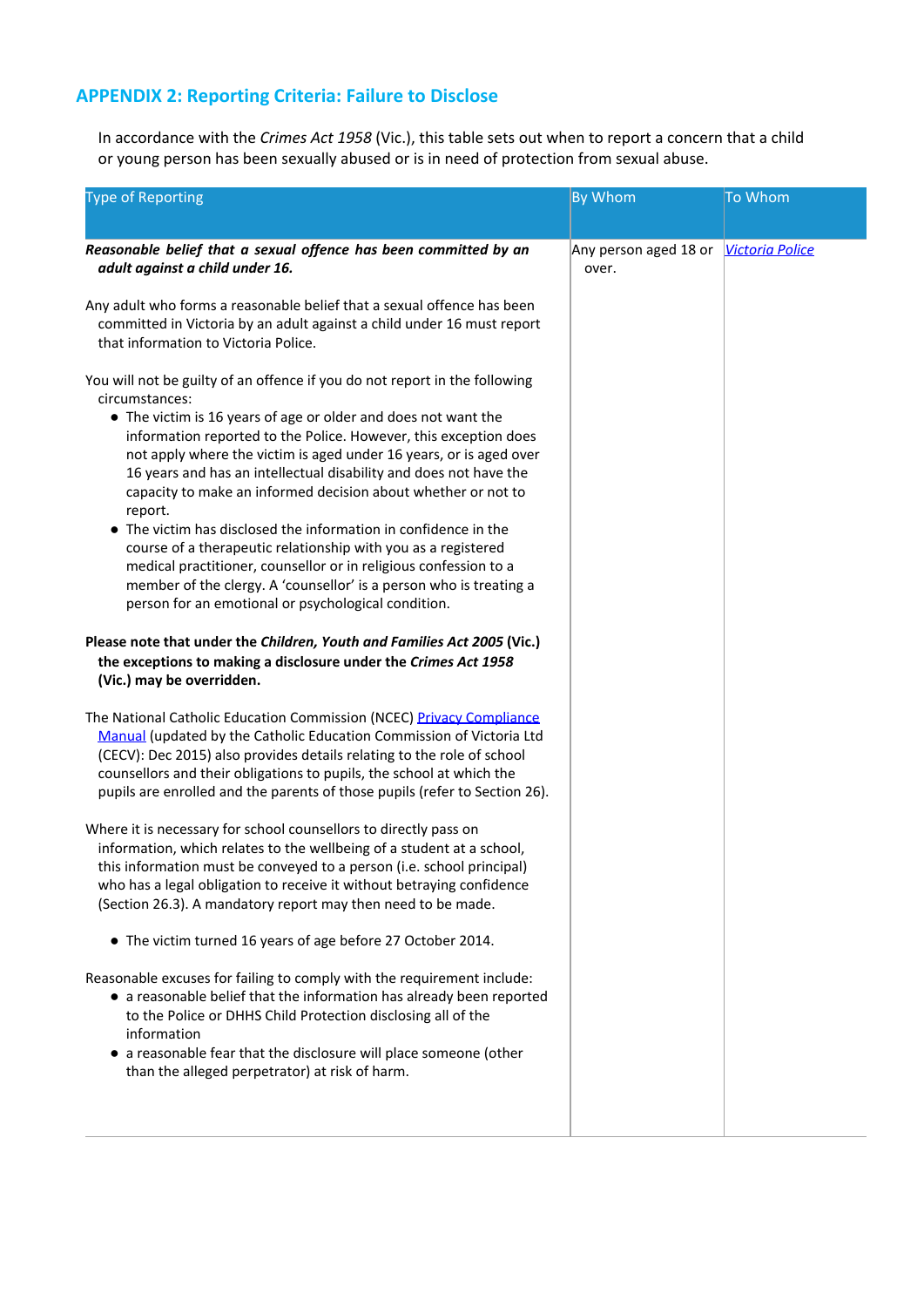#### **APPENDIX 3: School's internal process and related documents**

*St Bede's Reporting Process;*

*Once reasonable belief has been formed about child's safety and wellbeing, the staff member must;*

*Record clear and comprehensive notes relating to the incident, disclosure, allegation using the 'Responding to suspected child abuse: A template for all Victorian schools.' file:///P:/Leadership/LEADERSHIP%20&%20MANAGEMENT/CHILD%20SAFE%20SCHOOLS/PROTECT\_Responding\_Templ ateSchools.pdf*

Meet with the Principal or member of the Leadership Team if the Principal is not available and discuss their oservations */ concerns*

*Gather the relevant information to make the report with the Principal*

*Make the report with the support of the Principal.*

Make a written record of the report including the following information; the date and time of the report and a summary of what was reported, the name and position of who made the report and the person who received the report

All records of the report must be kept in the student file and archived for a minimum of seven years

*Add your school's links to related documents and policies here:*

*'Responding to suspected child abuse: A template for all Victorian schools'. file:///P:/Leadership/LEADERSHIP%20&%20MANAGEMENT/CHILD%20SAFE%20SCHOOLS/PROTECT\_Responding\_Templ ateSchools.pdf*

*This policy has been reviewed at At Bede's Nth Balwyn March 2018*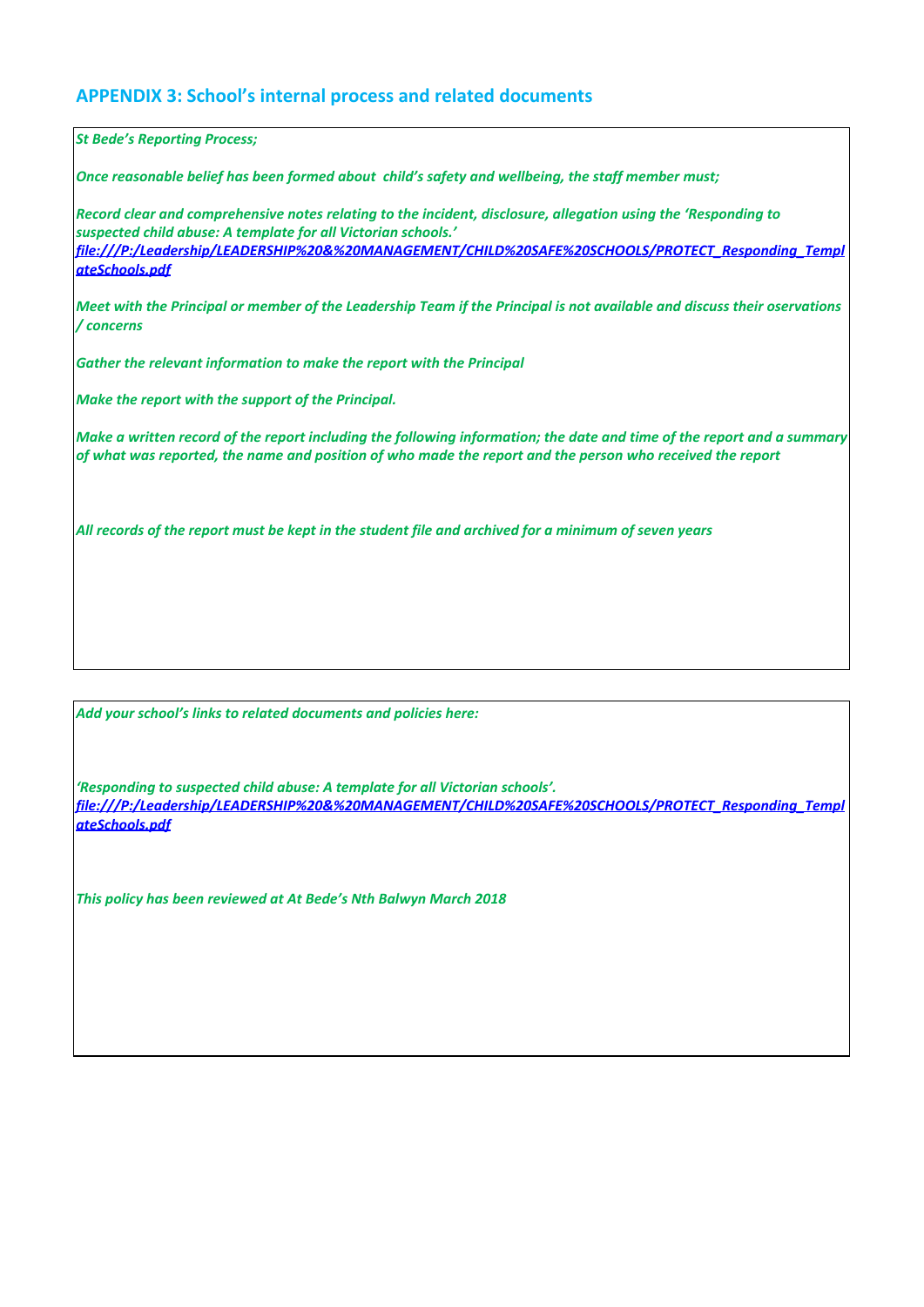# **Related Resources**

#### *Catholic Education Melbourne*

- *● Protect: Identifying and [Responding](http://www.education.vic.gov.au/Documents/about/programs/health/protect/ChildSafeStandard5_SchoolsGuide.pdf) to All Forms of Abuse in Victorian Schools*
- *● Four Critical Actions for Schools [Responding](http://www.education.vic.gov.au/Documents/about/programs/health/protect/FourCriticalActions_ChildAbuse.pdf) to Incidents, Disclosures and Suspicions of Child Abuse*
- *● [Responding](http://www.education.vic.gov.au/Documents/about/programs/health/protect/PROTECT_Responding_TemplateSchools.pdf) to Suspected Child Abuse: A Template for all Victorian Schools*
- Catholic Education Melbourne's School Guidelines 2.19a: Police and DHHS [Interview](http://www.cem.edu.au/publications-policies/policy/policy-2.19a-police-and-dhhs-interview-protocols/) Protocols
- *Catholic Schools [Operational](http://cevn.cecv.catholic.edu.au/Legal_Search.htm) Guide* (CEVN website)
- *● Privacy [Compliance](http://cevn.cecv.catholic.edu.au/WorkArea/DownloadAsset.aspx?id=8589934996) Manual* (CEVN website):
	- o updated by the Catholic Education Commission of Victoria Ltd (CECV) December 2015
	- o this manual may be used by schools and systems which are represented by the CECV.

#### *Victorian Government*

● [Ministerial](http://www.gazette.vic.gov.au/gazette/Gazettes2016/GG2016S002.pdf) Order 870: Child Safe Standards

#### *Department of Education and Training (DET)*

- The School Policy and [Advisory](http://www.education.vic.gov.au/school/principals/spag/Pages/spag.aspx) Guide (SPAG)
- [Mandatory](http://www.elearn.com.au/deecd/mandatoryreporting) Reporting eLearning Modul[e.](http://www.elearn.com.au/deecd/mandatoryreporting)

#### *Department of Health and Human Services*

- Child [Protection](http://www.dhs.vic.gov.au/for-individuals/children%2C-families-and-young-people/child-protection)
- Child [FIRST](http://www.cyf.vic.gov.au/family-services/how-to-make-a-referral-to-child-first)

#### *Related legislation*

- *Children, Youth and Families Act 2005* (Vic.)
- *Crimes Act 1958* (Vic.)
- *Education and Training Reform Act 2006* (Vic.)
- *Victorian Institute of Teaching Act 2001* (Vic.)

#### *Victoria Police*

● Victoria Police Sexual Offences and Child Abuse [Investigation](http://www.police.vic.gov.au/content.asp?Document_ID=36222) Teams (SOCIT[\).](http://www.police.vic.gov.au/content.asp?Document_ID=36222)

#### *Department of Justice and Regulations*

- Failure to [disclose](http://www.justice.vic.gov.au/home/safer%2Bcommunities/protecting%2Bchildren%2Band%2Bfamilies/failure%2Bto%2Bdisclose%2Boffence) offence
- Failure to protect offence
- [Grooming](http://www.justice.vic.gov.au/home/safer%2Bcommunities/protecting%2Bchildren%2Band%2Bfamilies/grooming%2Boffence) offenc[e.](http://www.justice.vic.gov.au/home/safer%2Bcommunities/protecting%2Bchildren%2Band%2Bfamilies/grooming%2Boffence)

#### *Other resources*

- Daniel [Morcombe](http://www.danielmorcombe.com.au/blog/daniel-morcombe-child-safety-curriculum) Child Safety Curriculum
- Parents, see Daniel Morcombe Child Safety Curriculum Parent Guides Queensland [Department](http://education.qld.gov.au/parents/school-life/child-safety-curriculum.html) of Education, Training and [Employment.](http://education.qld.gov.au/parents/school-life/child-safety-curriculum.html)